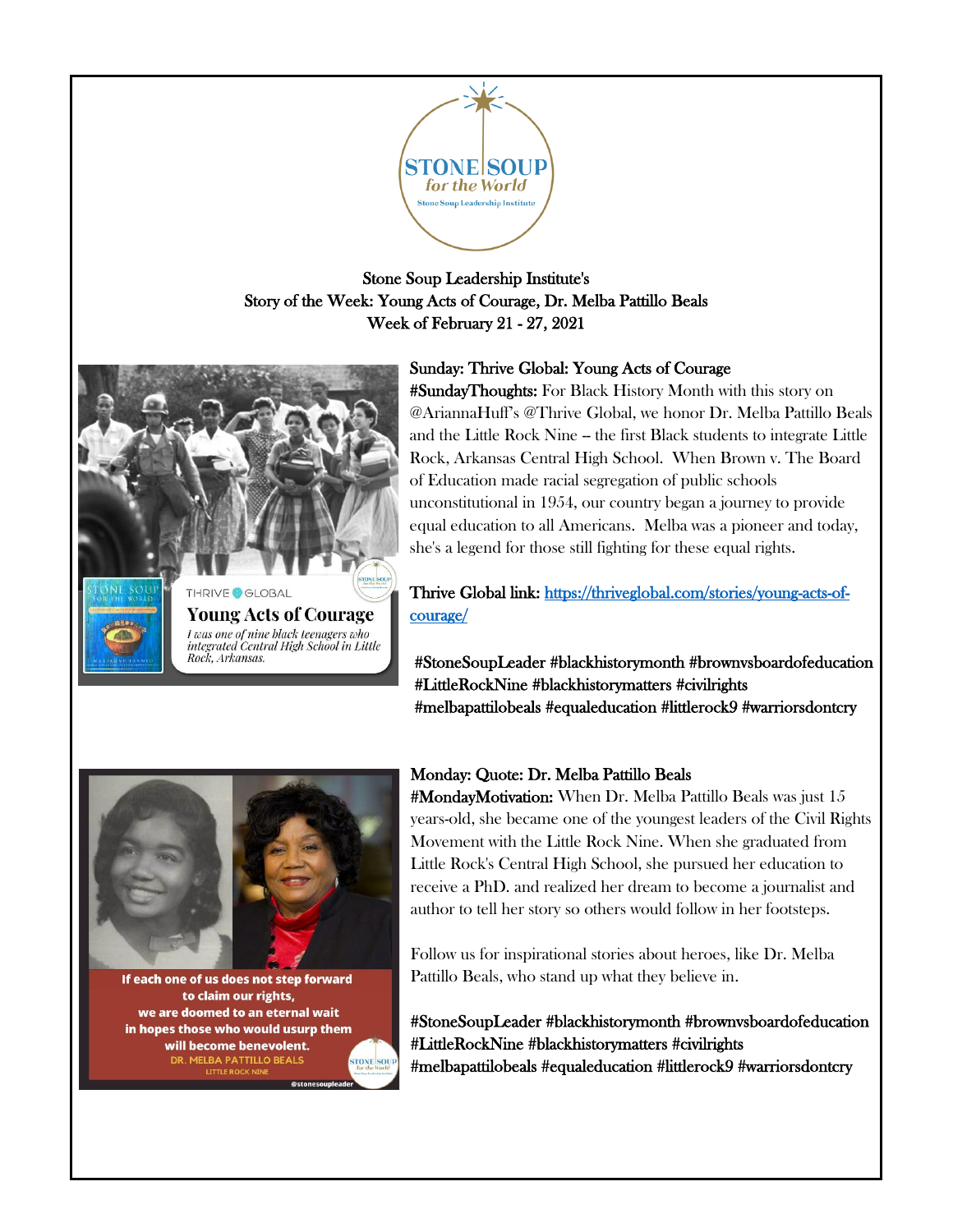



Dr. Melba Pattillo Beals Little Rock Nine<br>Warriors Don't Cry

### Tuesday: Hero Report: Dr. Melba Pattillo Beals

Watch this powerful video of Oprah Winfrey explaining how Dr. Melba Pattillo Beales and the Little Rock Nine "walked the longest walk past the vicious taunts of angry white protesters" - and Melba shares her personal experience on the first day integrating at Central High School in Little Rock, Arkansas.

#### YouTube link:<https://youtu.be/toensNakVyg>

#StoneSoupLeader #blackhistorymonth #brownvsboardofeducation #LittleRockNine #blackhistorymatters #civilrights #melbapattilobeals #equaleducation #littlerock9 #warriorsdontcry



#### Wednesday: Honor Roll: Black Girl Freedom Fund

#CalltoAction Investing in the education of Black girls and young women like Melba Beals is essential for our country to move forward towards equality: racial, education, environmental and economic. The Black Girls Freedom Fund invites us to imagine what 2030 can look like if we invest \$1 billion in Black girls and young women over the next 10 years. "It's important to say to Black girls, 'You deserve a fund like this; you deserve a billion dollars.' says co-founder Salamishah Tillet.

To help build safe and healthy communities for Black girls, click here[: https://1billion4blackgirls.org/](https://1billion4blackgirls.org/)

#StoneSoupLeader #1Billion4BlackGirls #blackstoriesmatter #blackhistorymatters #blackgirlfreedom #girlsrights #safetyforblackgirls #justiceforblackgirls



**As I listened to Melba Beals** Patillo and Nane Aleiandrez it struck me that these incredible people with Dr. King Jr. fought so hard so my generation has the opportunities we do today. It's important to continue their legacy, to carry the torch, and to gather my peers to continue the dream of a better world. It's our turn  $now!$ 

**ARIANNA CAPLAN** 

**STONE SOU** 

Nane Alejandrez, Marianne Larned and Dr. Melba Patillo Beals<br>The Stone Soup Leadership Institute's Event with **California's Institute for Leadership Studies, Dominican University** 

## Thursday: Dr. Melba Pattillo Beals at The Stone Soup Leadership Institute Event

#ThrowbackThursday: The Institute's Board member Nane Alejandrez and Founding Director Marianne Larned welcomed Dr. Melba Pattillo Beals at The Stone Soup Leadership Institute event California's Institute for Leadership Studies, Dominican University, San Rafael, CA. She inspired college students with her story - and challenges business, government leaders to do more to achieve educational equity for all of America's children.

#StoneSoupLeader #blackhistorymonth #brownvsboardofeducation #LittleRockNine #blackhistorymatters #civilrights #melbapattilobeals #equaleducation #littlerock9 #warriorsdontcry